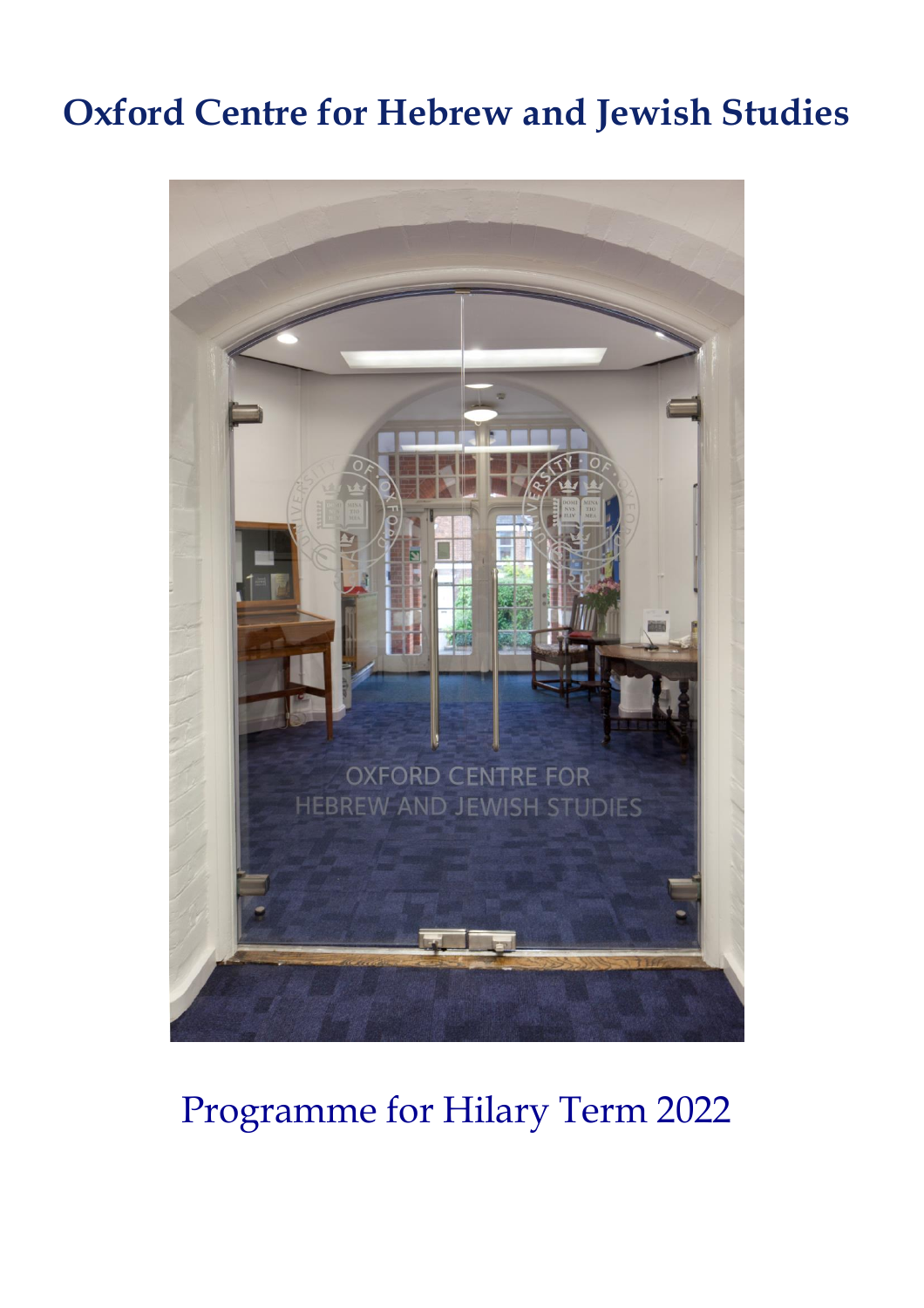## **OXFORD CENTRE FOR HEBREW AND JEWISH STUDIES**

## **THE DAVID PATTERSON LECTURES Catherine Lewis Lecture Room Clarendon Institute, Walton Street**

## **Thursdays 6.00-7.00 pm (UK time) (unless otherwise stated) Please note that lectures marked with \*\* will take place ONLY online via Zoom**

#### **Week 1, 20 January\*\***

**Professor Boaz Huss** (Ben-Gurion University)

Book launch: Boaz Huss' Mystifying Kabbalah: Academic Scholarship, National Theology and New Age Culture. In order to participate in this lecture, please register at this link: <https://us02web.zoom.us/meeting/register/tZYpf-CqrTopGd34PEdHHq3FhFZrB3s50BQi>

#### **Week 2, 27 January\*\***

**Dr Xiuyuan Dong** (Shandong University) 'Maimonides' Cosmogony-Prophetology Puzzle Revisited' In order to participate in this lecture, please register at this link: <https://us02web.zoom.us/meeting/register/tZAqdeqorDgqGtVOTEYZLNKljcTJbyxXBRIj>

#### **Week 3, 3 February**

**Professor Job Y. Jindo** (Academy for Jewish Religion) 'What Is Biblical Monotheism? One God, Two Jews, Three Opinions, and Many More' **Hybrid session: in person and via Zoom:** <https://us02web.zoom.us/meeting/register/tZwpde6sqTsrG9byMbbO2lerQtEGhNdHG-Fa>

#### **Week 4, 10 February\*\***

**Professor Yaakov Ariel** (University of North Carolina) 'From Communism to Buddhism: the Spiritual and Communal Journeys of Allen Ginsberg' In order to participate in this lecture, please register at this link: <https://us02web.zoom.us/meeting/register/tZwkdemqqDwuHdPf-meh4chmyLT5kNumrBy2>

#### **Week 5, 17 February**

**Dr Sebastian Musch** (Osnabrück University) 'Dreaming of Stones, Walls, and Mountains – China in German-Jewish Thought' **Hybrid session: in person and via Zoom:** <https://us02web.zoom.us/meeting/register/tZwrc-qprTkvGNciNMADsUx4B-yE5KJxKtsy>

#### **Week 6, 24 February**

**Dr Mira Niculescu** (Hebrew University of Jerusalem) 'From Insight Meditation to "Jewish Mindfulness": Religious Transformation in a Global Age' **Hybrid session: in person and via Zoom:** <https://us02web.zoom.us/meeting/register/tZApceyvqDguGtS-0NOGvb0iyvzmr5S2Zc0u>

#### **Week 7, 3 March**

**Dr Shimon Lev** (Tel-Hai Academic College) 'Gandhi and the Jews - The Jews and Gandhi' **Hybrid session: in person and via Zoom:** <https://us02web.zoom.us/meeting/register/tZcrdOuprDsqGtHkDBZBXDYqkmZJTvP05Ds8>

## **Week 8, 10 March**

**Professor, Lionel Obadia** (University of Lyon)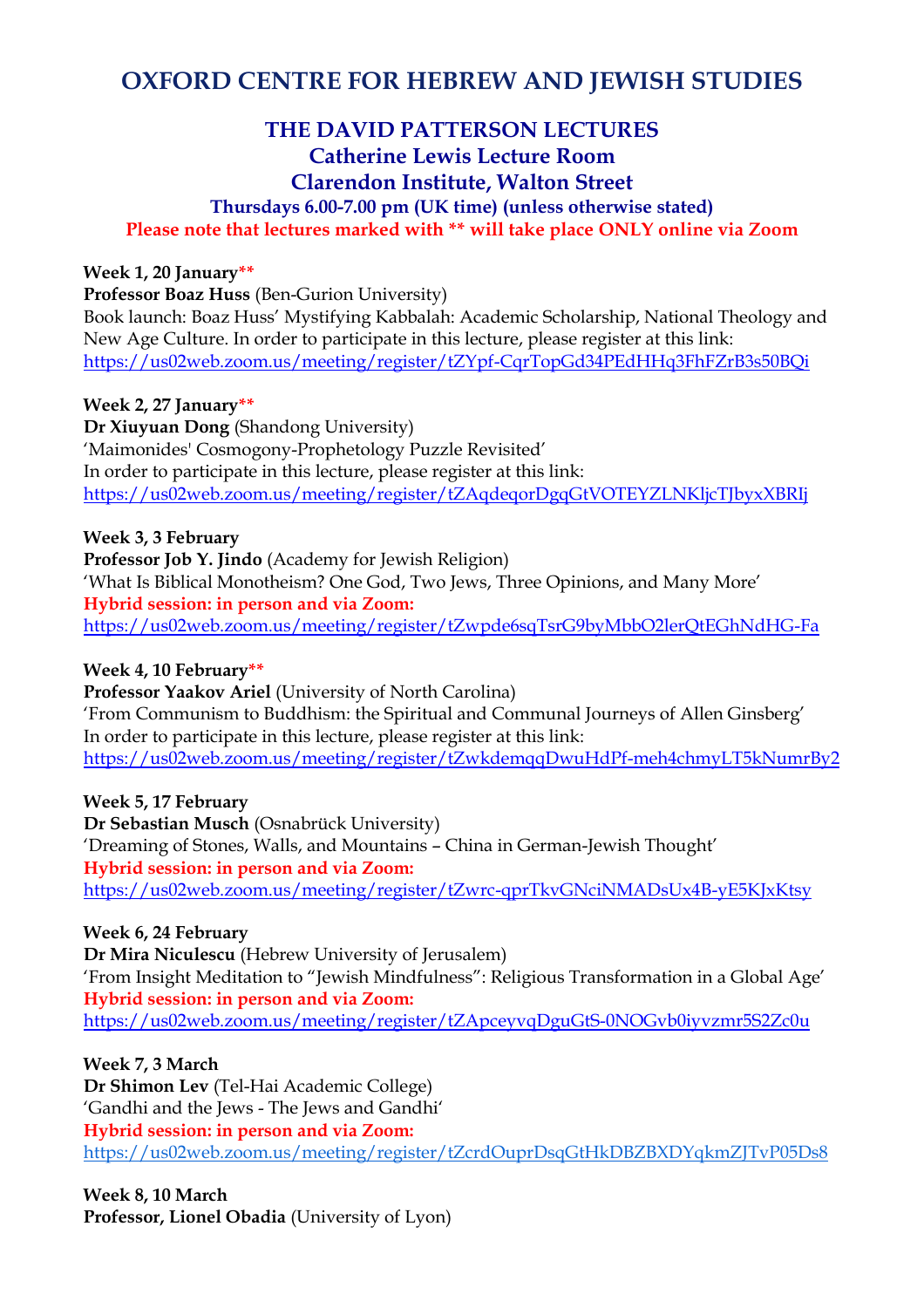*'*Black is the New Jew?: The Emerging "Jewitch" Movement, Between Jew Age and Neo-Witchcraft' **Hybrid session: in person and via Zoom:** <https://us02web.zoom.us/meeting/register/tZ0pcu6srzIqHdTGLNmG5TWqXATfzZ7JucmM>

**Refreshments to follow ALL WELCOME**



## **Oxford Seminar in Advanced Jewish Studies**

## Hilary Term 2022

## **Towards the Study of Jewish-Buddhist Relations**

**Convenors**: **Prof Boaz Huss, Prof Lionel Obadia and Dr Sebastian Musch**

**The seminars will be held in Room 207 at the Clarendon Institute on Wednesdays from 3-5pm**

**Please note that lectures marked with \*\* will take place online via Zoom**

#### **Week 1, 19 January\*\***

**Professor Lionel Obadia** (University of Lyon)

'Encounters and cross-fertilization between Judaism and Buddhism : an *Easternization* of an *Oriental* tradition?'

In order to participate in this lecture, please register at this link:

[https://us02web.zoom.us/meeting/register/tZwofuyprToqGNNlAhx4M0BSgd5sQABxh](https://us02web.zoom.us/meeting/register/tZwofuyprToqGNNlAhx4M0BSgd5sQABxh27_) [27\\_](https://us02web.zoom.us/meeting/register/tZwofuyprToqGNNlAhx4M0BSgd5sQABxh27_)

**Week 2, 26 January \*\***

**Professor Yaakov Ariel** (University of North Carolina at Chapel Hill) 'Reinventing Buddhism: Allen Ginsberg and Jewish Appropriations of Asian Religious Traditions' In order to participate in this lecture, please register at this link:

<https://us02web.zoom.us/meeting/register/tZcrc-ipqzgoHd0xiZLi8YHDlw9t9Y-gzNFP>

#### **Week 3, 2 February\*\***

**Dr Shimon Lev** (Tel-Hai Academic College)

' "Clear are the Paths of India": The Cultural Encounter between Indians and Jews. Mapping the Exposure and Penetration of Buddhist Thought in Jewish and Zionist Texts ' In order to participate in this lecture, please register at this link: <https://us02web.zoom.us/meeting/register/tZUqf-qppjgpHdWRcjsuZ9dfhbOWCT7HdARa>

#### **Week 4, 9 February\*\***

**Dr Rachel Werczberger** (Hadassah Academic College) 'Jewish spirituality and/or Jewish revival: Jewish-Buddhist encounter as a case study'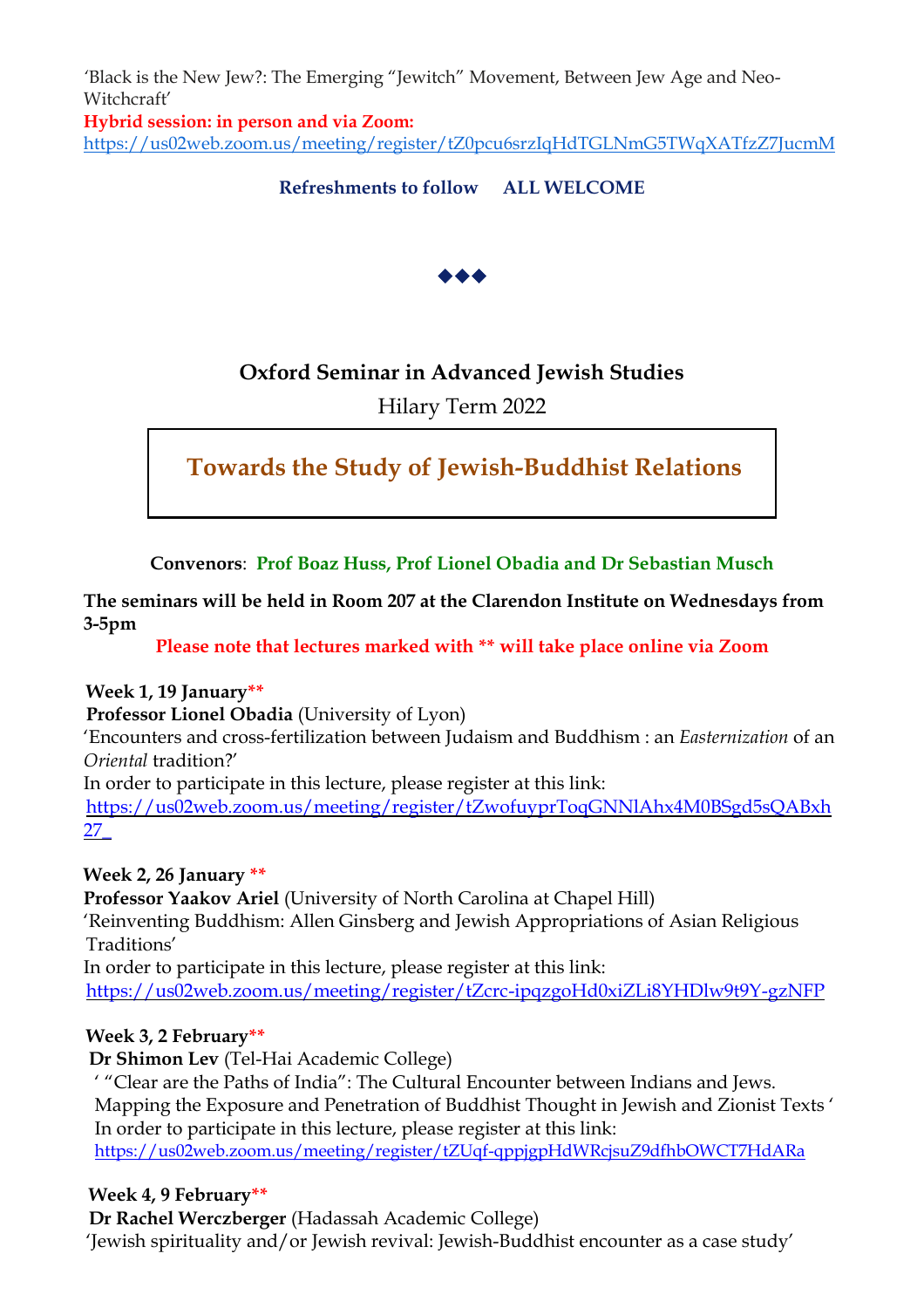In order to participate in this lecture, please register at this link: <https://us02web.zoom.us/meeting/register/tZUvd-uvrTsrH9AuxlYVHdMN4U0kpXdz4oW9>

#### **Week 5, 16 February\*\***

**Professor Boaz Huss** (Ben Gurion University of the Negev) 'Hindu and Jewish Mysticism: Comparative Perspectives' In order to participate in this lecture, please register at this link: <https://us02web.zoom.us/meeting/register/tZUpc--tqTspEtKGOEg-ERJV7tLnd9gCHLe3>

## **Week 6, 23 February\*\***

**Dr Dong Xiuyuan** (Shandong University) 'The Encounter between Indian Thought and Jewish Kalām' In order to participate in this lecture, please register at this link: [https://us02web.zoom.us/meeting/register/tZcvcuutqD4tEtITrUx-M9PR\\_z\\_SXZCN6L3\\_](https://us02web.zoom.us/meeting/register/tZcvcuutqD4tEtITrUx-M9PR_z_SXZCN6L3_)

#### **Week 7, 2 March**

**Dr Sebastian Musch** (Osnabrueck University) 'German, Jewish, and Buddhist? Identity and Belonging in the Weimar Republic' In order to participate in this lecture, please register at this link: [https://us02web.zoom.us/meeting/register/tZ0kcu6tqDgtH9dCABKhnCYYf0FB1CwKU](https://us02web.zoom.us/meeting/register/tZ0kcu6tqDgtH9dCABKhnCYYf0FB1CwKUILW) [ILW](https://us02web.zoom.us/meeting/register/tZ0kcu6tqDgtH9dCABKhnCYYf0FB1CwKUILW)

## **Week 8, 10 and 11 March: Conference. Further details below.**



## **Oxford Seminar in Advanced Jewish Studies**

Hilary Term 2022

## **Towards the Study of Jewish-Buddhist Relations**

## **Convenors**: **Prof Boaz Huss, Prof Lionel Obadia and Dr Sebastian Musch**

## **Final Conference of the Oxford Seminar in Advanced Jewish Studies:**

#### **10-11 March 2022**

The conference will take place at the Clarendon Institute, Walton Street, Oxford, OX1 2HG as well as online via Zoom in a hybrid format. Entrance is free, and no registration is necessary for inperson attendance. Please find the full programme with abstracts here: <https://www.ochjs.ac.uk/final-conference-towards-the-study-of-jewish-buddhist-relations/>

To register to join via Zoom, please click here: <https://us02web.zoom.us/meeting/register/tZIsdeirrzguH9K4O4Xg0SJiAABL4x7eSFBv>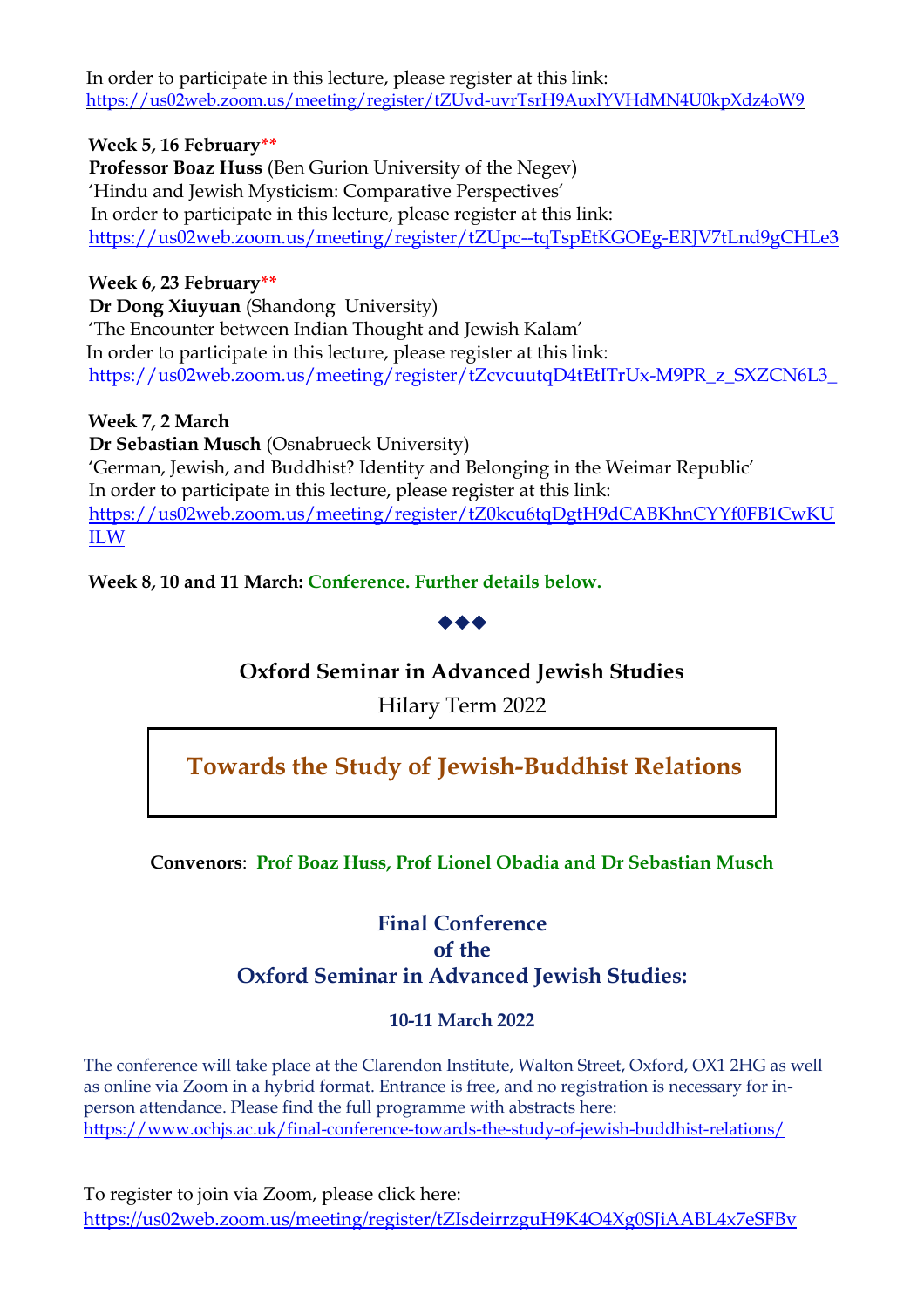**Thursday, 10 March 2022** 9:00-9:15 – Introduction

9:15-11:30 – Panel 1 Chair: Job Jindo Dong Xiuyuan – 'Intuitive Knowledge in Jewish and Buddhist Scholasticism' Gideon Elazar – 'An Unclean Name: Abraham's Mystical Legacy and Contemporary Rabbinical Responses to the Importation of Buddhist Practices' Aleš Weiss – 'Buddhism in 18th–21st-Century Jewish Religious Literature: Three Approaches'

11:30-11:45 – Coffee Break

11:45-13:15 – Panel 2 Chair: Boaz Huss Shimon Lev – 'Asia is One(?): Jewish Encounters with Buddhism in the Context of the Jewish National Movement in Europe and Palestine' Samuel Glauber-Zimra – 'Di reyd fun Buda: A. Almi and the Deparochialization of Jewish Spirituality'

13:15-14:30 – Lunch Break (lunch provided for speakers only)

14:30-16:45 – Panel 3 Chair: Lionel Obadia Ruth Harris – 'Buddhist Modernism and the "Semitic" Religions' Sebastian Musch – 'Antisemitism, Christianity, and the Quest for the Buddhist Jesus' Boaz Huss – 'The Spirit of the East: Orientalism, Nationalism, and the Mystification of Kabbalah, Advaita Vedanta, and Zen Buddhism'

19:30 – Dinner (for speakers only)

#### **Friday, 11 March 2022**

9:00-11:15 – Panel 4 Chair: Yakov Ariel

Rachel Werczberger – 'Switching, Matching, and Mixing: Jewish Mindfulness Under Neoliberalism' Emily Sigalow – 'Making Meditation Jewish: The Construction of a New Religious Practice' Ori Mautner – '"Finding Vessels for Our Lights": Orthodox Israeli Jews Encountering the Divine Soul Through Secularised Buddhist Meditation'

11:15-11:30 – Coffee Break

11:30-13:00 – Panel 5 Chair: Ruth Harris

Job Jindo – 'Between Hagami and Chouraqui: Monotheisms, Asia, and the Survival of Humanness'

Alan Brill – 'Judaism and Buddhist Modernism: Philosophic Encounters of the Last 50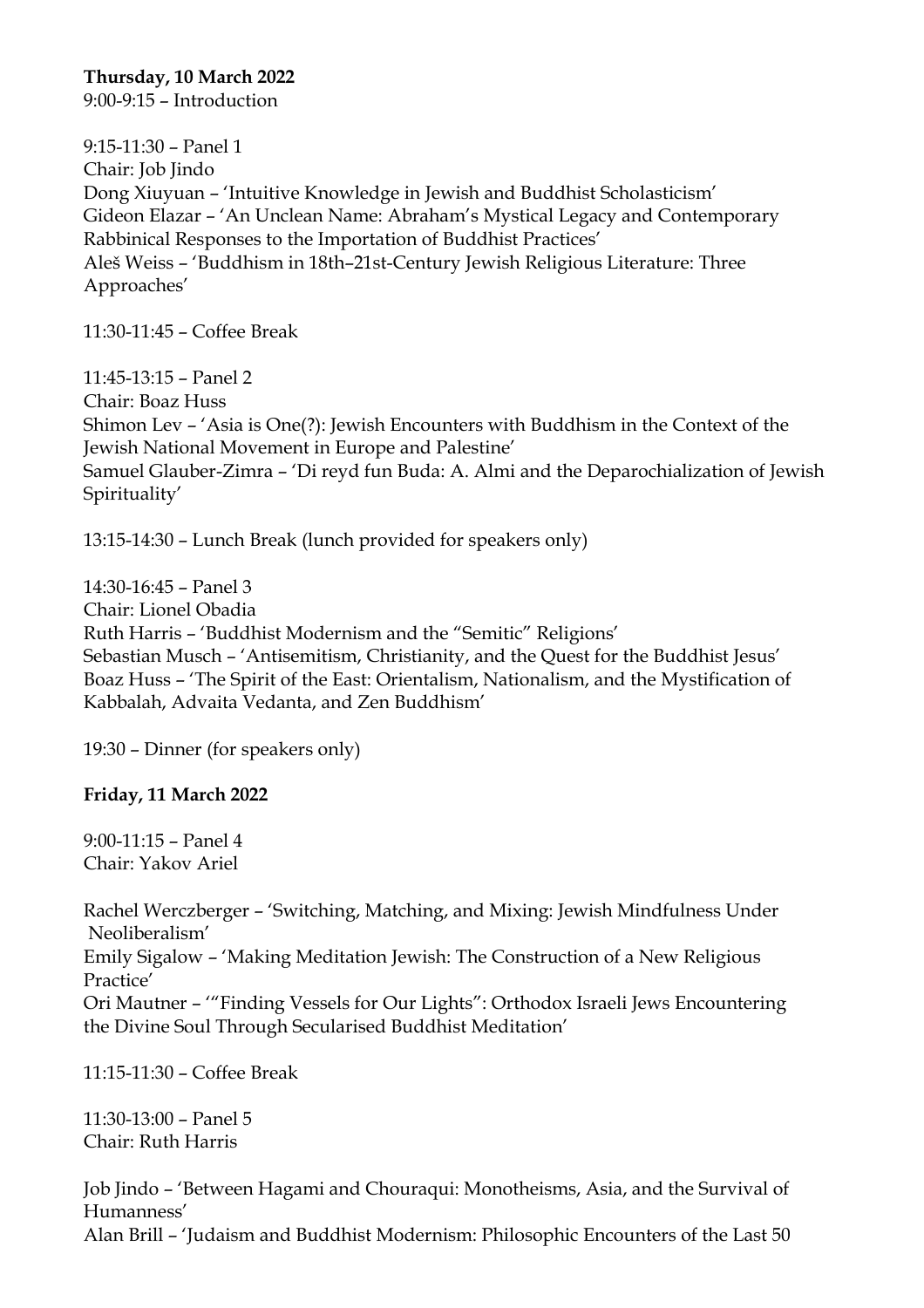Years'

13:00-14:00 – Lunch Break (lunch provided for speakers only)

14:00-16:15 – Panel 6 Chair: Sebastian Musch

Yaakov Ariel – 'Individualism, Rebellion and Searching for Meaning Outside of the Fold: Jewish Baby Boomers and Non-Jewish Forms of Spirituality'

Mira Niculescu – 'European Jewish Buddhists, American Jubus, and Jewish Mindfulness Exploring the Phenomenon of the Jewish Buddhists in a Global Lens'

Lionel Obadia – 'Beyond Hinjus, Jubus and Other Hyphenated Creatures: The Complex Visibility of Judaism in the Spiritual Neo-Hindu Futuristic City of Auroville, South India'



## **THE SIXTH EDWARD ULLENDORFF MEMORIAL LECTURE**

**Week 5** Tuesday, 15th February 2022 6:00 pm (UK time)

The following lecture will be given by

## **Professor Gary A. Rendsburg (Rutgers University)**

'The Significance of Ugaritic for the Study of the Bible'

This lecture will be a hybrid session which will be accessible both online (see below) and in person in the Catherine Lewis Lecture Room (refreshments to follow)

In order to participate in this lecture online, please register at this link: [https://us02web.zoom.us/meeting/register/tZIpc-](https://us02web.zoom.us/meeting/register/tZIpc-6trT0sG9T96tvh14xzb71WBJ5qCVrY)[6trT0sG9T96tvh14xzb71WBJ5qCVrY](https://us02web.zoom.us/meeting/register/tZIpc-6trT0sG9T96tvh14xzb71WBJ5qCVrY)

## **Refreshments to follow**

**ALL ARE WELCOME**

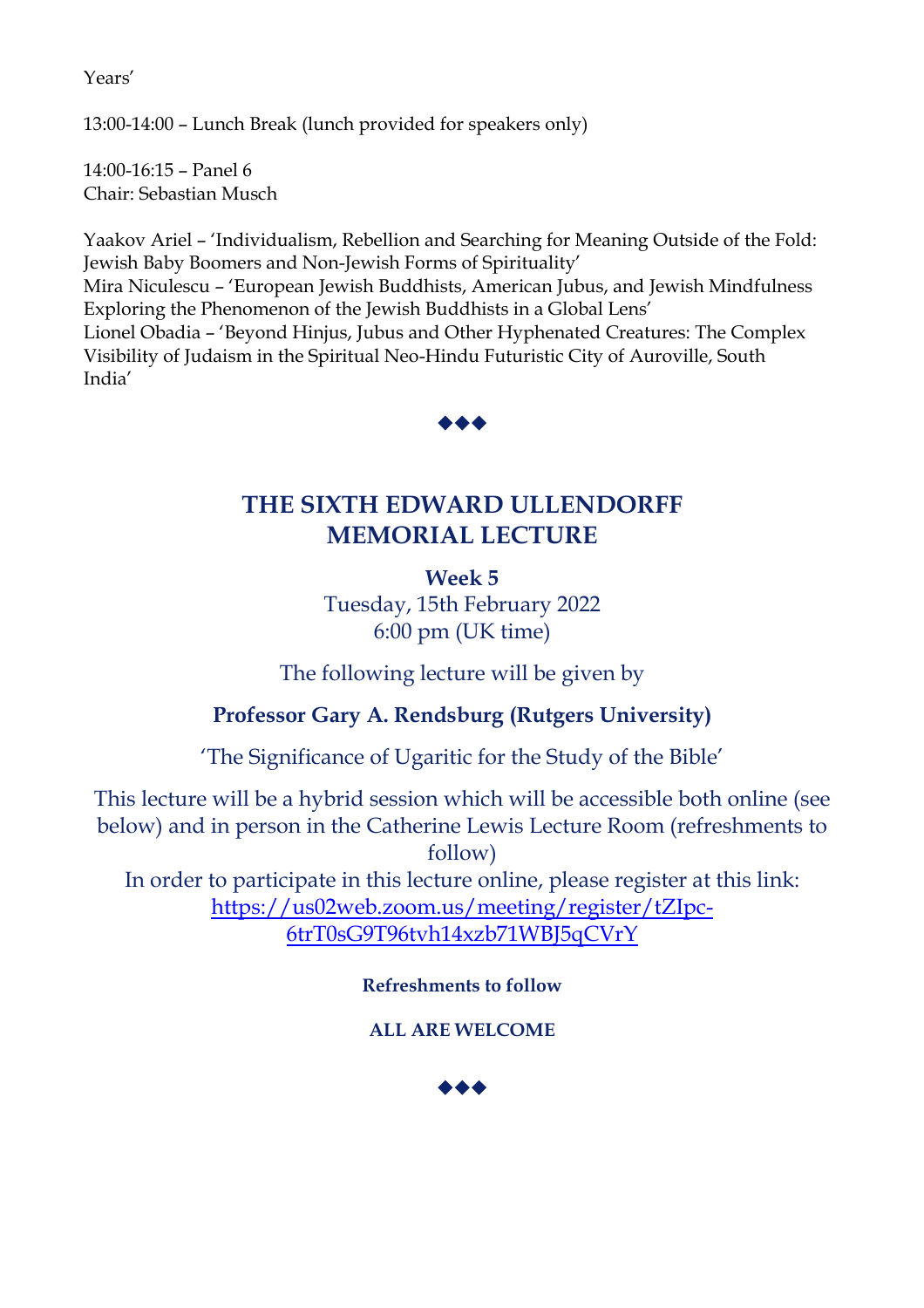## **LANGUAGE CLASSES**

## **BIBLICAL HEBREW**

**Weeks 1-8, Beginners and Continuers**

*Thursdays:* Beginners: 6.00-7.00 pm Continuers: 7.00-8.00 pm

All classes will be held via Zoom throughout the term. Please register with the tutor, **Dr Stephen Herring**, at [stephen.herring@orinst.ox.ac.uk.](mailto:stephen.herring@orinst.ox.ac.uk)

#### ◆

#### **MODERN HEBREW ULPAN**

**Weeks 1-8, Absolute Beginners\*, Lower Intermediates\*\* and Upper Intermediates\*\*\***

*Mondays:* Absolute Beginners: **12:30** *Thursdays:* Lower Intermediates: **12:30** *Thursdays:* Upper Intermediates: **13:30**

All classes will be held via Zoom throughout the term. Please register with the tutor, **Mrs Esther Yadgar**, at [esther.yadgar@orinst.ox.ac.uk](mailto:esther.yadgar@orinst.ox.ac.uk) for a link to the class.

\***Absolute Beginners**: Learning the alphabet, speaking, reading and writing \*\***Lower Intermediates**: Starting from present and past tenses, simple verbs. We will continue reading short paragraphs and move on to future tense and other forms of verbs **\*\*\*Upper Intermediates**: Conversational Hebrew; reading of short articles followed by conversation

Please note that language classes do not begin at the beginner's level each term.

**All are welcome. Members of the public are advised that in some classes teaching may be adjusted to meet University requirements.**

**Times listed above are taken as UK time.**



## **BABYLONIAN TALMUD**

## **Wednesdays from 5.30-6.30 pm via Zoom (UK time) Tutor: Dr. Norman Solomon**

Interested persons are welcome to join Dr. Norman Solomon's ongoing Talmud class on Wednesdays from 5.30-6.30 pm. The text for study in Michaelmas Term is the first section of Qiddushin Chapter 1. The text will be studied in the context of Rabbinic Judaism and with regard to its historical setting. Some familiarity with Hebrew and Aramaic will be assumed. The class will be conducted by Zoom. New students should register their interest directly with Dr Solomon at normansolomon@btinternet.com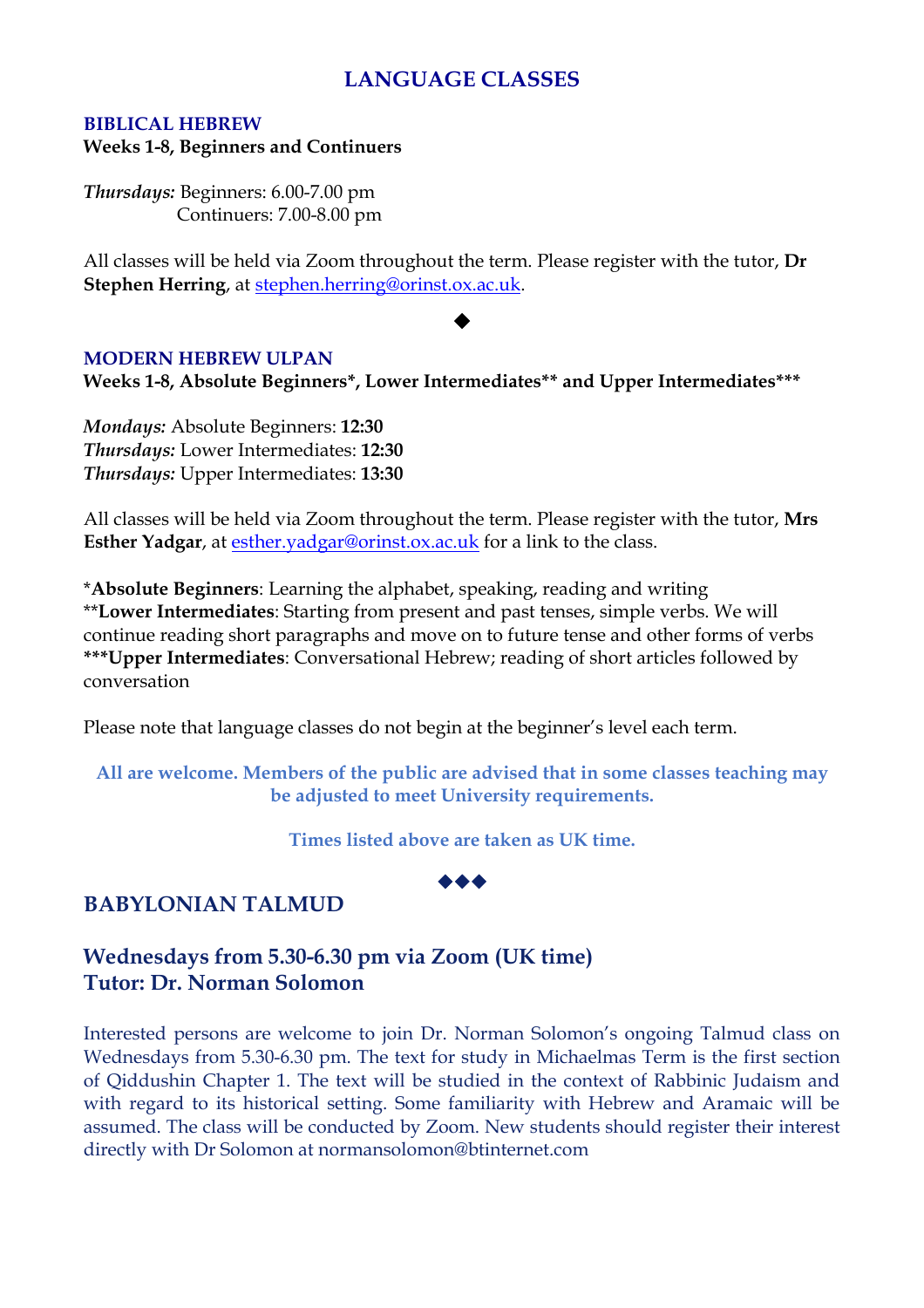

## **OXFORD SCHOOL OF RARE JEWISH LANGUAGES**

APPLICATIONS FOR CLASSES BEGINNING IN MICHAELMAS & HILARY TERMS ARE NOW CLOSED.

We will not accept any further applications for classes beginning in said term.

TO APPLY FOR CLASSES BEGINNING IN TRINITY TERM 2022, please check here: <https://www.ochjs.ac.uk/language-classes/oxford-school-of-rare-jewish-languages/>

The application deadline for classes beginning in Trinity Term 2022 is Monday 11 April 2022 at 12pm UK Time.

Please do not use old application forms to apply for classes beginning in Trinity Term; such forms will not be accepted. If you applied for a class beginning in said terms earlier in the year and received email confirmation of our successful receipt of your completed application, then your application will be considered following the relevant deadline and we will contact you with the results thereafter.

Languages taught and their teachers through OSRJL include the following. Click on the language name for class descriptions and more information.

> **[Baghdadi Judeo-Arabic](https://www.ochjs.ac.uk/language-classes/oxford-school-of-rare-jewish-languages/baghdadi-judeo-arabic/) (Dr Assaf Bar Moshe) [Classical Judeo-Arabic](https://www.ochjs.ac.uk/classical-judeo-arabic/) (Friederike Schmidt) [Judeo-French](https://www.ochjs.ac.uk/judeo-french/) (Dr Sandra Hajek) [Judeo-Greek](https://www.ochjs.ac.uk/judeo-greek/) (Dr Julia G. Krivoruchko) [Judeo-Italian](https://www.ochjs.ac.uk/judeo-italian/) (Dr Marilena Colasuonno) [Judeo-Neo-Aramaic](https://www.ochjs.ac.uk/judeo-neo-aramaic/) (Dr Dorota Molin) [Judeo-Persian](https://www.ochjs.ac.uk/judeo-persian/) (Dr Ofir Haim) [Judeo-Tat](https://www.ochjs.ac.uk/judeo-tat/) (Prof Gilles Authier & Dr Murad Suleymanov) [Judeo-Turkish](https://www.ochjs.ac.uk/judeo-turkish/) (Prof Laurent Mignon) [Karaim](https://www.ochjs.ac.uk/karaim/) (Prof Henryk Jankowski) [Ladino](https://www.ochjs.ac.uk/ladino/) (Dr Ilil Baum & Dr Carlos Yebra López) [Yiddish](https://www.ochjs.ac.uk/yiddish/) (Dr Beruriah Wiegand)**

## ◆◆◆

## **Yiddish Songs as Sources for the History of the Ashkenazim**

## **Online music course via Zoom on Tuesdays 4-5pm (UK time)**

#### **Tutor: Dr Diana Matut**

Starting with their first copying and printing over five hundred years ago, Yiddish songs capture communal Ashkenazic history as well as the individual's experience. Various prize-winning musical programmes explicitly focus on Jewish experience in song such as the Lodz Ghetto Programme (Brave Old World) or Yiddish Glory: The Lost Songs of World War II (Anna Shternshis and Psoy Korolenko). In the course of this seminar, we want to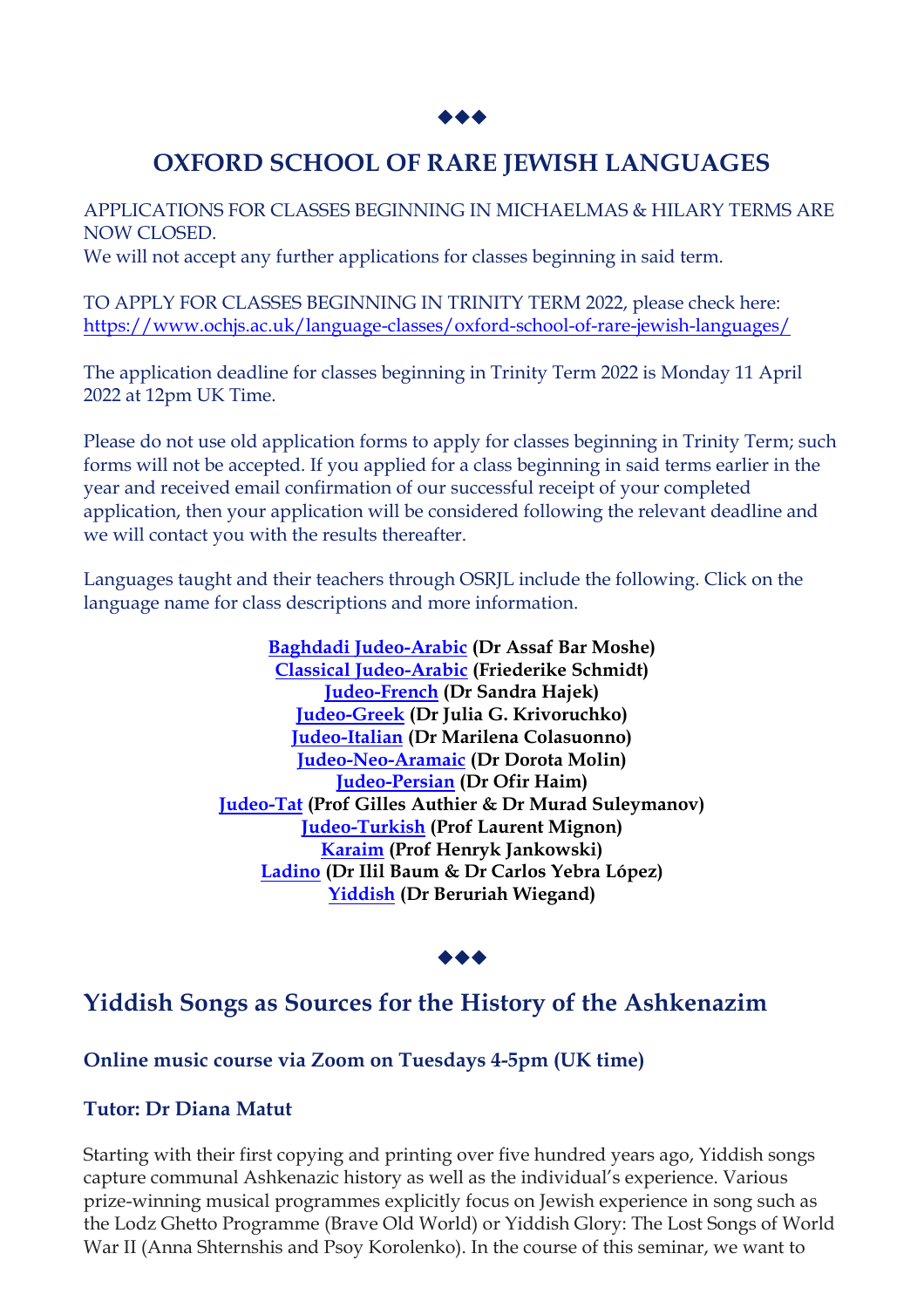develop a working definition of 'historical song' and contextualize as well as analyse significant Yiddish songs (translations provided) from 1500 to the twenty-first century.

The course will encompass the following topics:

- 1. Yiddish songs as sources or: What is a historical song?
- 2. C. 1600: A time for truth: Purim and inner-Jewish critique in song
- 3. 1614: Expulsion from Frankfurt and the Megiles Vints
- 4. 1827 or Whom will we serve? Jewish conscription in song
- 5. The -isms of Jewish modernity: Bundism, communism and anarchism in Yiddish song
- 6. Hey Zhankoye! Stalin's forgotten Zions in song
- 7. Mayn shvester Khaye. Memories of lost worlds
- 8. The 20th and 21st century: Social struggle, world politics and some Jewish questions

*Please note that we are no longer taking applications for this course*



## **OXFORD SCHOOL OF RARE JEWISH LANGUAGES LECTURES**

The following lecture will be given by

**Professor Geoffrey Khan (Cambridge)** 'The Jewish Neo-Aramaic Dialects'

> Week 4, Tuesday, 8th February 6.00 pm (UK time) Online Via Zoom

Please register here: [https://us02web.zoom.us/meeting/register/tZ0qcOGtrzovHdaUbIXMmUIb7WBFmbM\\_g](https://us02web.zoom.us/meeting/register/tZ0qcOGtrzovHdaUbIXMmUIb7WBFmbM_geDW) [eDW](https://us02web.zoom.us/meeting/register/tZ0qcOGtrzovHdaUbIXMmUIb7WBFmbM_geDW)

## **ALL WELCOME**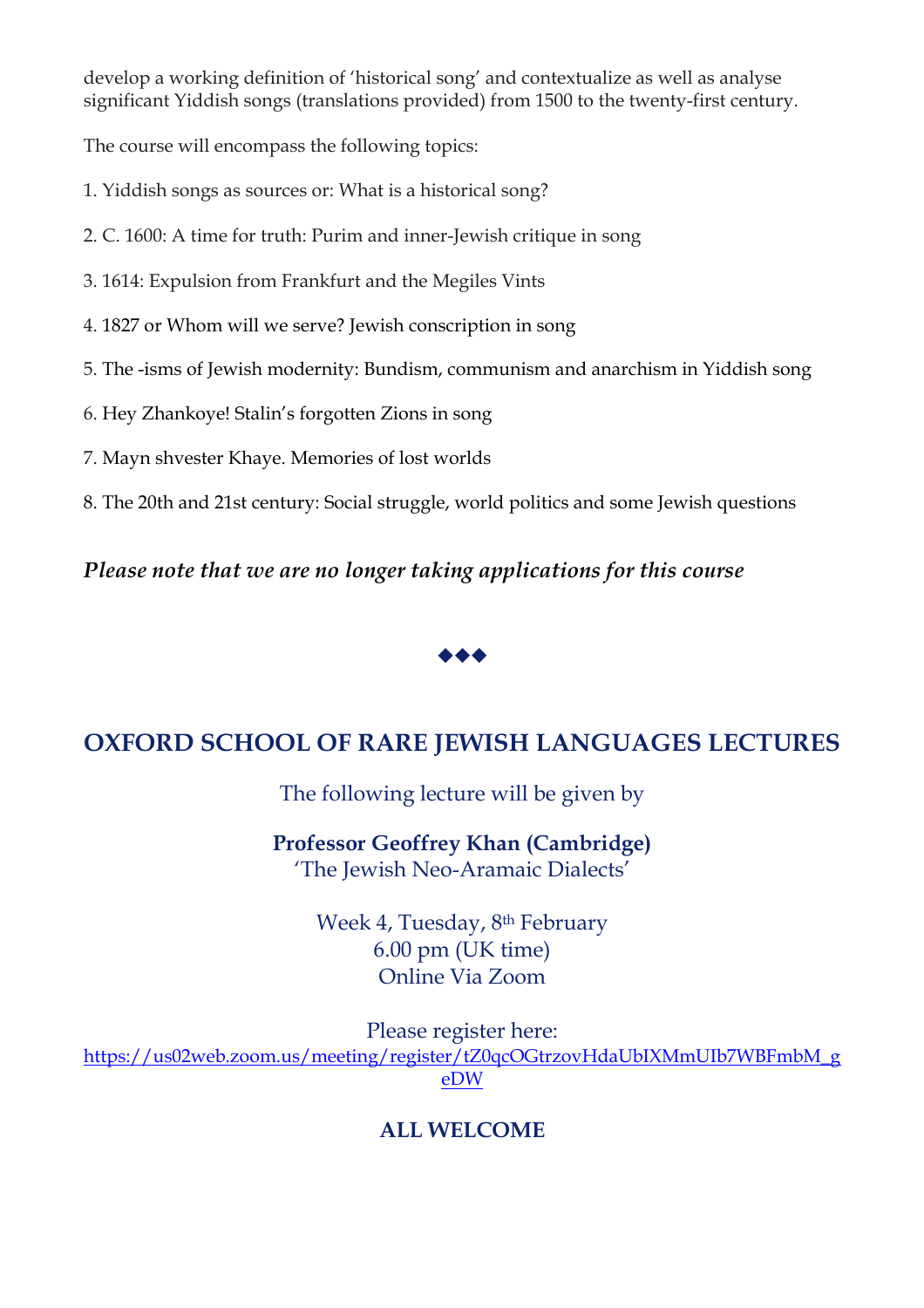## **OXFORD SCHOOL OF RARE JEWISH LANGUAGES LECTURES**

The following lecture will be given by

**OSRJL Visiting Fellow Ms Alla Markova (Brooklyn Public Library)**

'Orlando Furiozo: A Judeo-Spanish Manuscript in Oxford'

Week 6, Tuesday, 22 February 12 noon (UK time) Hybrid lecture which will take place at the Catherine Lewis Lecture Theatre and online via Zoom

No need to register if you are attending in person.

Please register here if you would like to watch this lectuer on Zoom: **<https://us02web.zoom.us/meeting/register/tZcodOChpjIjHtJYEgNhCgt95soENFiPHbfL>**

**ALL WELCOME**

## ◆◆◆

## **OXFORD SCHOOL OF RARE JEWISH LANGUAGES LECTURES**

The following lecture will be given by

**Professor Lily Kahn (UCL), Professor Kriszta Eszter Szendroi (UCL) and Dr Sonya Yampolskaya (UCL)**

'Contemporary Hasidic Yiddish'

Week 7, Tuesday, 1<sup>st</sup> March 6.00 pm (UK time) Online Via Zoom

Please register here:

**[https://us02web.zoom.us/meeting/register/tZMlcO6upzMiH9zSoAoqnqQLkp\\_OMmQ3u](https://us02web.zoom.us/meeting/register/tZMlcO6upzMiH9zSoAoqnqQLkp_OMmQ3umQY) [mQY](https://us02web.zoom.us/meeting/register/tZMlcO6upzMiH9zSoAoqnqQLkp_OMmQ3umQY)**

## **ALL WELCOME**

◆◆◆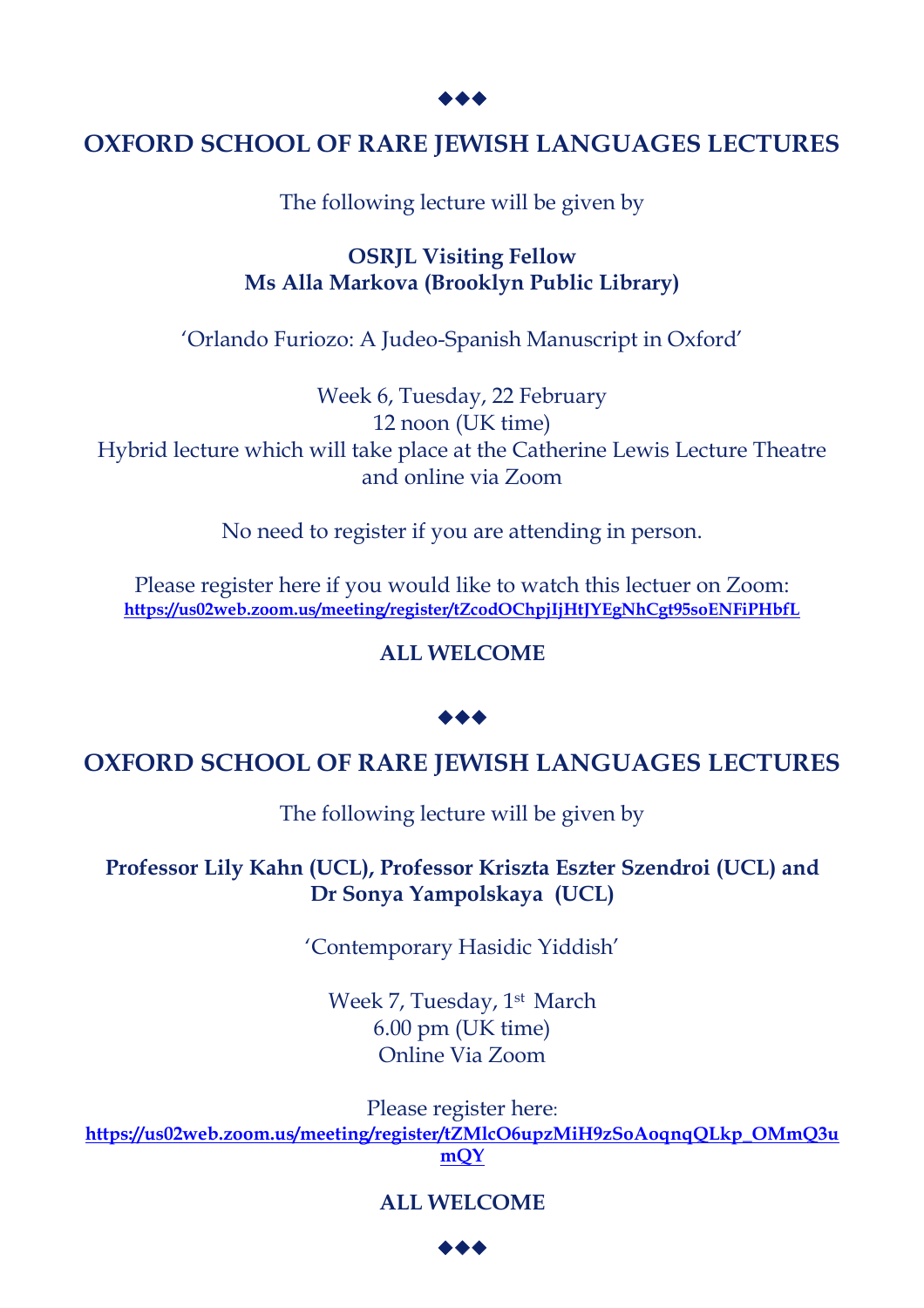

## **LUNCHTIME SEMINAR IN JEWISH STUDIES**

## **The following seminar will take place at 1.00 pm (UK time)**

**Hybrid lecture which will take place at the Catherine Lewis Lecture Theatre (Clarendon Institute Building, Walton St, Oxford OX1 2HG) and online via Zoom**

> **Please register here: [https://us02web.zoom.us/meeting/register/tZwrfu](https://us02web.zoom.us/meeting/register/tZwrfu-hrTIjHNSgd9p6nDMCZkEuQ0IKvB8C)[hrTIjHNSgd9p6nDMCZkEuQ0IKvB8C](https://us02web.zoom.us/meeting/register/tZwrfu-hrTIjHNSgd9p6nDMCZkEuQ0IKvB8C)**

> > **Week 5** Wednesday, 16th February 2022

**Dr Rachel Werczberger** (Hadassah Academic College) 'Lived Judaism : A New Epistemology for the Study of Jewish Lifeways in Israeli Society'

## **ALL WELCOME**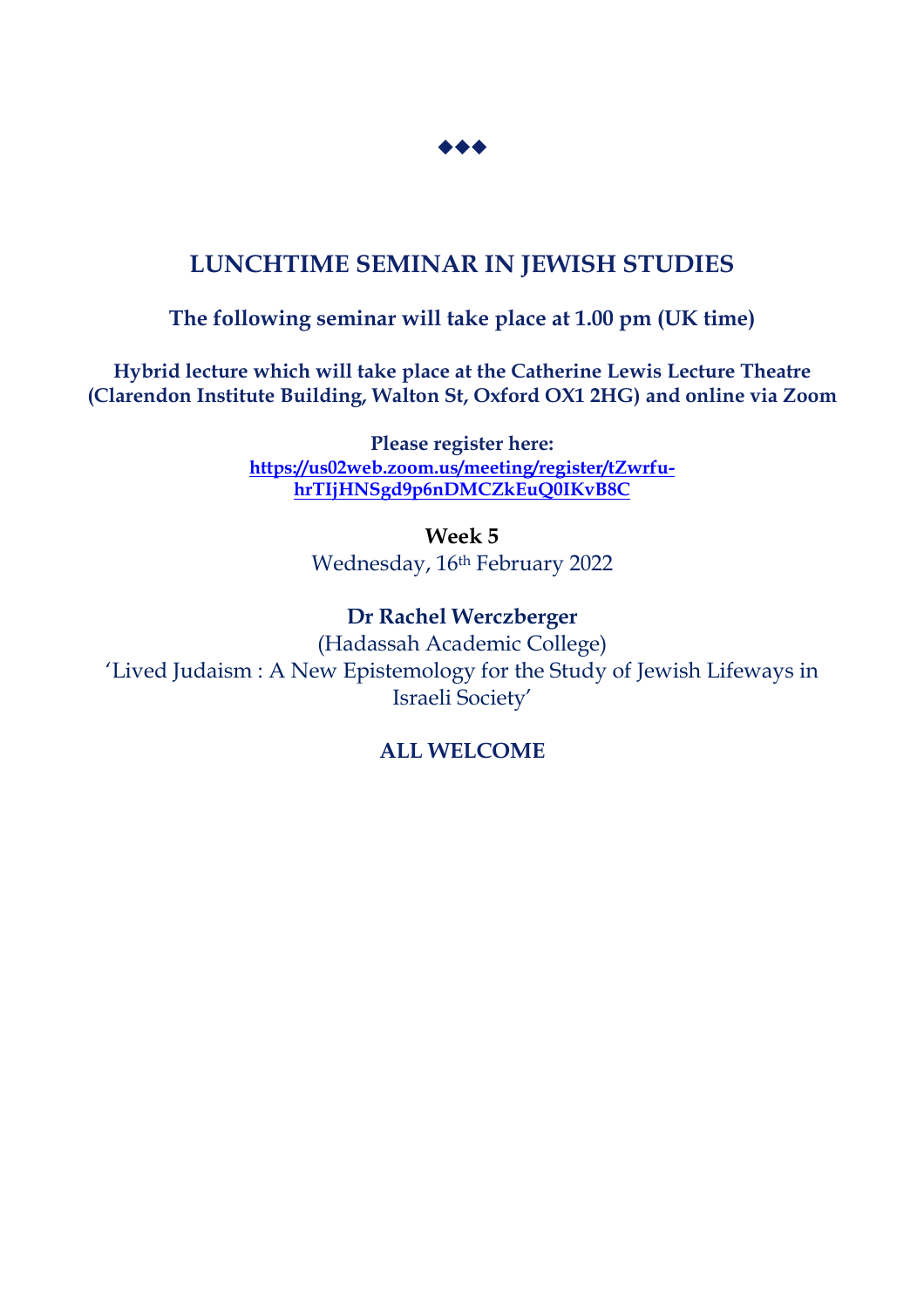## **PROGRAMME OF THE CENTRE FOR HEBREW AND JEWISH STUDIES of the UNIVERSITY OF OXFORD**

## **SEMINAR ON JEWISH HISTORY AND LITERATURE IN THE GRAECO-ROMAN PERIOD**

#### **Tuesdays from 2 to 3.30 pm**

#### **Room 207, Clarendon Institute Building, Walton Street Oxford, OX1 2HG**

Seminars held at the Clarendon Institute will be followed by coffee, tea and biscuits in the Common Room

**Convenors**: Martin Goodman and Alison Salvesen

#### **Week 3: February 1** [LXX Forum]

Un Sung Kwak (St John's) 'The integration of comedy and Jewish features in the story of the three bodyguards (1 Esdras 3:1-5:6): their purpose and function'

#### **Week 4: February 8**

Professor Philip Alexander (Manchester) 'Oral tradition and writing in the rabbinic culture of late antiquity: between Qumran and the Cairo Genizah'

## **Week 5: February 15** [LXX Forum] **(CANCELLED)**

Professor James Aitken (Cambridge) 'The Septuagint within Greek education' [Grinfield Lecture: This lecture will now take place on 21 February; see further information here: [https://www.ochjs.ac.uk/public](https://www.ochjs.ac.uk/public-lectures/grinfield-lectures/)[lectures/grinfield-lectures/\]](https://www.ochjs.ac.uk/public-lectures/grinfield-lectures/)

**Week 6: February 22** [LXX Forum] Professor James Aitken (Cambridge) 'The Septuagint within Textual Plurality' [Grinfield Lecture: In-person lecture]

**Week 8: March 8**

Dr Laliv Clenman (Leo Baeck College) 'Intermarriage and its punishments in rabbinic sources'

◆◆◆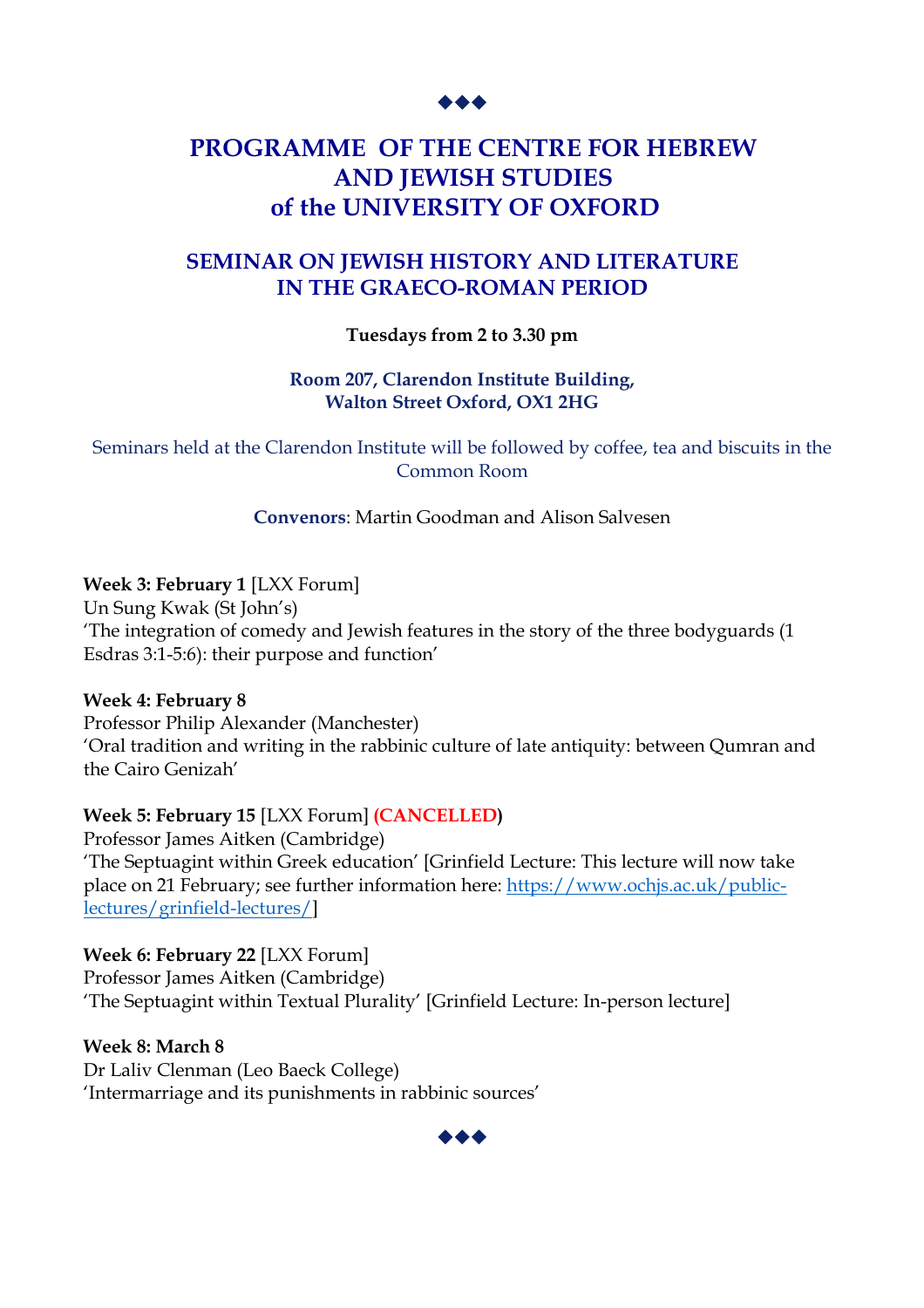

## **SEMINAR ON THE HOLOCAUST AND MEMORY**

## **Tuesdays, 5pm**

#### **The Clarendon Institute, Lecture Theatre Walton Street Oxford, OX1 2HG \*\*Unless otherwise stated\*\***

**Convenors**: Zoë Waxman and Peter Bergamin

#### **Week 1: January 18**

Lisa Pine (London South Bank University) *Food Memory and Food Imagination at Auschwitz*

#### **Week 3: February 1**

Uta Rautenberg (University of Warwick) *Homophobia in Nazi Camps*

## **Week 5: February 15: CANCELLED**

## **PLEASE NOTE THAT THIS SEMINAR HAS BEEN CANCELLED DUE TO ILLNESS**

Peter Bergamin (University of Oxford) **\*\*New Seminar Room, St John's College\*\***

*The Limits of Artistic Freedom in the Spa-camp: Protest in Viktor Ullman's Der Kaiser von Atlantis*

#### **Week 7: March 1**

Meryem Kalayci (University of Oxford) *Fragments of Insanity – shattered lives after genocide*

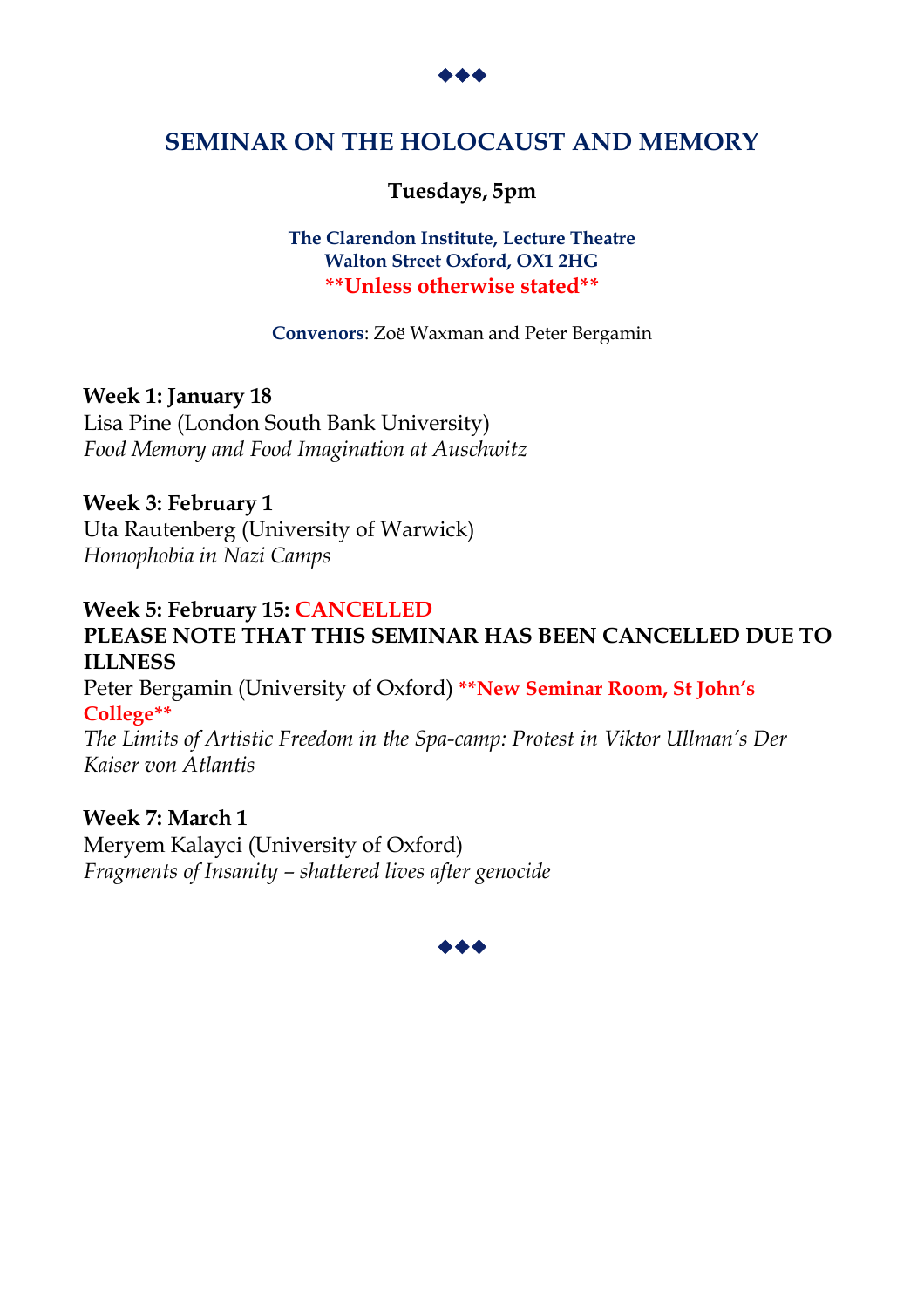

## **MODERN JEWISH THOUGHT SEMINAR**

## Conveners: Miri Freud-Kandel and Daniel M. Herskowitz

## **Wednesdays at 5pm Online via Zoom**

This new seminar series has been inaugurated jointly under the auspices of the Oxford Centre for Hebrew & Jewish Studies & the Faculty of Theology & Religion to create a forum for considering recent developments in modern Jewish thought. In particular, these seminars are intended to provide a forum for discussing recently published books in the field.

Week 2

26 January, Wednesday 5:00 pm (online) Prof. Tamar Ross will discuss the publication of a new edition of her book *Expanding the Palace of Torah: Orthodoxy and Feminism* (Brandeis, 2005, 2021) In order to participate in this lecture, please register at this link: <https://us02web.zoom.us/meeting/register/tZUqf-Cgrj4jE9f1e5qA-VnuPQons00UZweM>

Week 4

9 February, Wednesday 5:00 pm (online)

Professor Boaz Huss will be discussing 'The Study of Western Jewish Esotericism: Challenges and Prospects' In order to participate in this lecture, please register at this link: [https://us02web.zoom.us/meeting/register/tZAsc-](https://us02web.zoom.us/meeting/register/tZAsc-ioqTgvHdAB1c9_yWZRtdsg0BxgwyWg)

[ioqTgvHdAB1c9\\_yWZRtdsg0BxgwyWg](https://us02web.zoom.us/meeting/register/tZAsc-ioqTgvHdAB1c9_yWZRtdsg0BxgwyWg)

Week 6 23 February, Wednesday 5:00 pm (online) Prof. Abigail Gillman will discuss her book A History of German-Jewish Bible Translation (Chicago, 2018) In order to participate in this lecture, please register at this link: [https://us02web.zoom.us/meeting/register/tZctceuqrD4tHdyaXvNCDvFkVy1286tXFKo](https://us02web.zoom.us/meeting/register/tZctceuqrD4tHdyaXvNCDvFkVy1286tXFKop) [p](https://us02web.zoom.us/meeting/register/tZctceuqrD4tHdyaXvNCDvFkVy1286tXFKop)

Week 8

9 March, Wednesday 5:00 pm (online) Prof. Elliot Wolfson will discuss his book *Heidegger and Kabbalah: Hidden Gnosis and the Path of Poiēsis* (Indiana 2019) In order to participate in this lecture, please register at this link: [https://us02web.zoom.us/meeting/register/tZwsf-GvqzgtE9HEj38EUUku](https://us02web.zoom.us/meeting/register/tZwsf-GvqzgtE9HEj38EUUku-wefO5GKCamX)[wefO5GKCamX](https://us02web.zoom.us/meeting/register/tZwsf-GvqzgtE9HEj38EUUku-wefO5GKCamX)

All are welcome.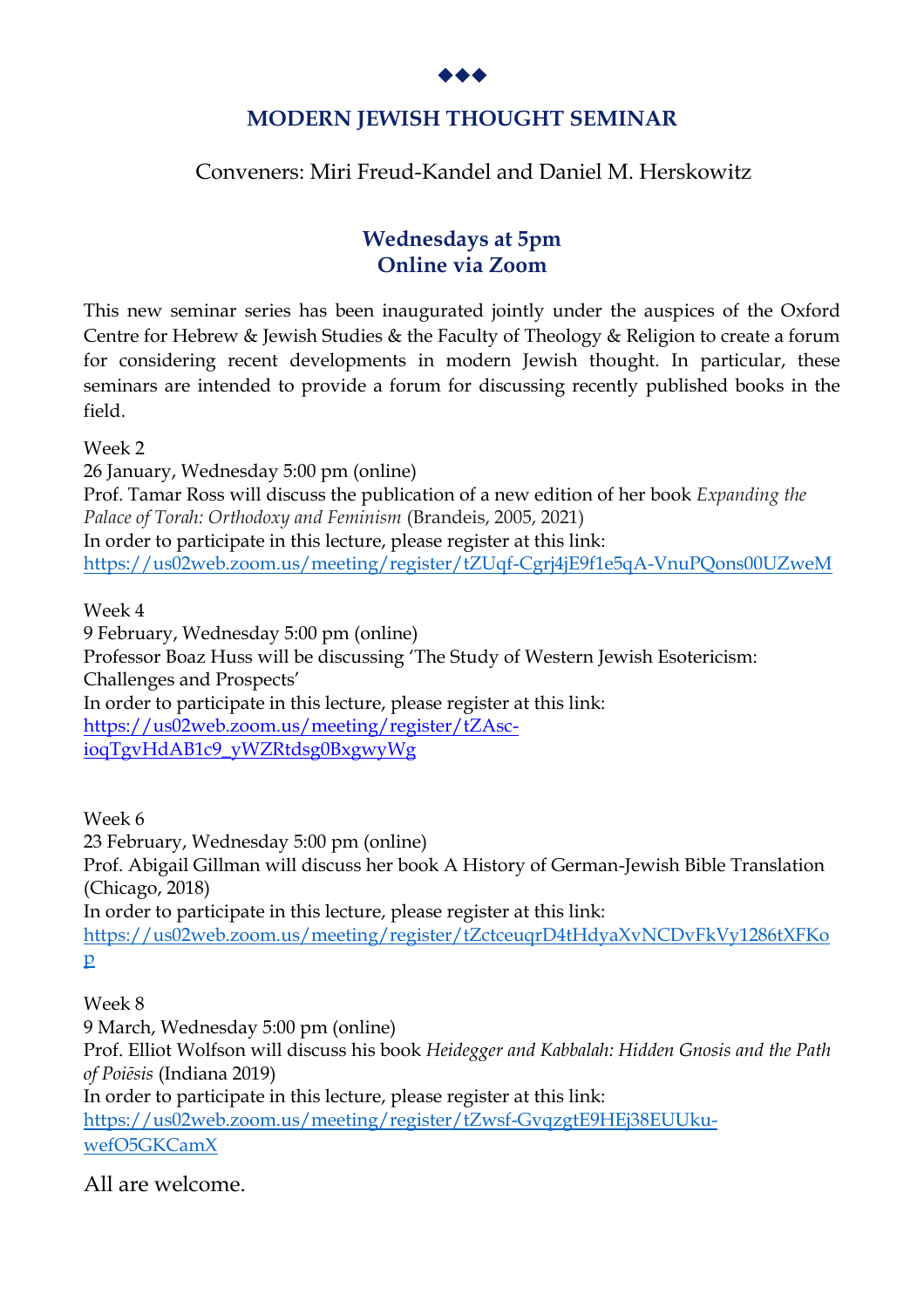## **GRINFIELD LECTURES ON THE SEPTUAGINT 2021–22**

# **JAMES K. AITKEN**

Professor of Hebrew and Early Jewish Studies, University of Cambridge

## *'***The Septuagint and the History of the Book***'*

*(Second series)*

## **5th- 6th Weeks, Hilary Term 2022**

## **Monday 14th February, 5–6.30 p.m. (Online only)**

*The Septuagint within Egyptian Book Culture*

## *Please register on Eventbrite***:**

[https://www.eventbrite.co.uk/e/grinfield-lectures-the-septuagint-within-egyptian-book](https://www.eventbrite.co.uk/e/grinfield-lectures-the-septuagint-within-egyptian-book-culture-tickets-265019659937)[culture-tickets-265019659937](https://www.eventbrite.co.uk/e/grinfield-lectures-the-septuagint-within-egyptian-book-culture-tickets-265019659937)

## **Monday 21st February, 5–6.30 p.m. (Hybrid)**

*The Septuagint within Greek Education*

## *Venue: Harris Seminar Room Please register on Eventbrite (Please register whether you are attending in person or online):*

[https://www.eventbrite.co.uk/e/grinfield-lectures-the-septuagint-within-textual-plurality](https://www.eventbrite.co.uk/e/grinfield-lectures-the-septuagint-within-textual-plurality-tickets-265024694997)[tickets-265024694997](https://www.eventbrite.co.uk/e/grinfield-lectures-the-septuagint-within-textual-plurality-tickets-265024694997)

Wine reception to follow this lecture. For catering purposes, please let us know if you are attending the reception by writing to Stefania Beitia (stefania.beitia@oriel.ox.ac.uk)

## **Tuesday 22nd February, 2–3.30 p.m. (In-person lecture only. Re-scheduled from 15th February)**

*The Septuagint within Textual Plurality*

## *Venue: Room 207, Seminar in Jewish Studies in the Graeco-Roman Period, Oxford Centre for Hebrew & Jewish Studies, Walton Street, Oxford OX1 2HG*  Tea and cake to follow in the Common Room.

Prof. Aitken's research focuses on the Hebrew Bible, the literature and history of ancient Judaism, especially the Septuagint, including its language, exegesis and place within second temple Jewish society. He is the author of *No Stone Unturned: Greek Inscriptions and Septuagint Vocabulary* (2014), and editor of *The T&T Clark Companion to the Septuagint* (2015) and *The Jewish-Greek Tradition in Antiquity and the Byzantine Empire* (with James Carleton Paget, 2014).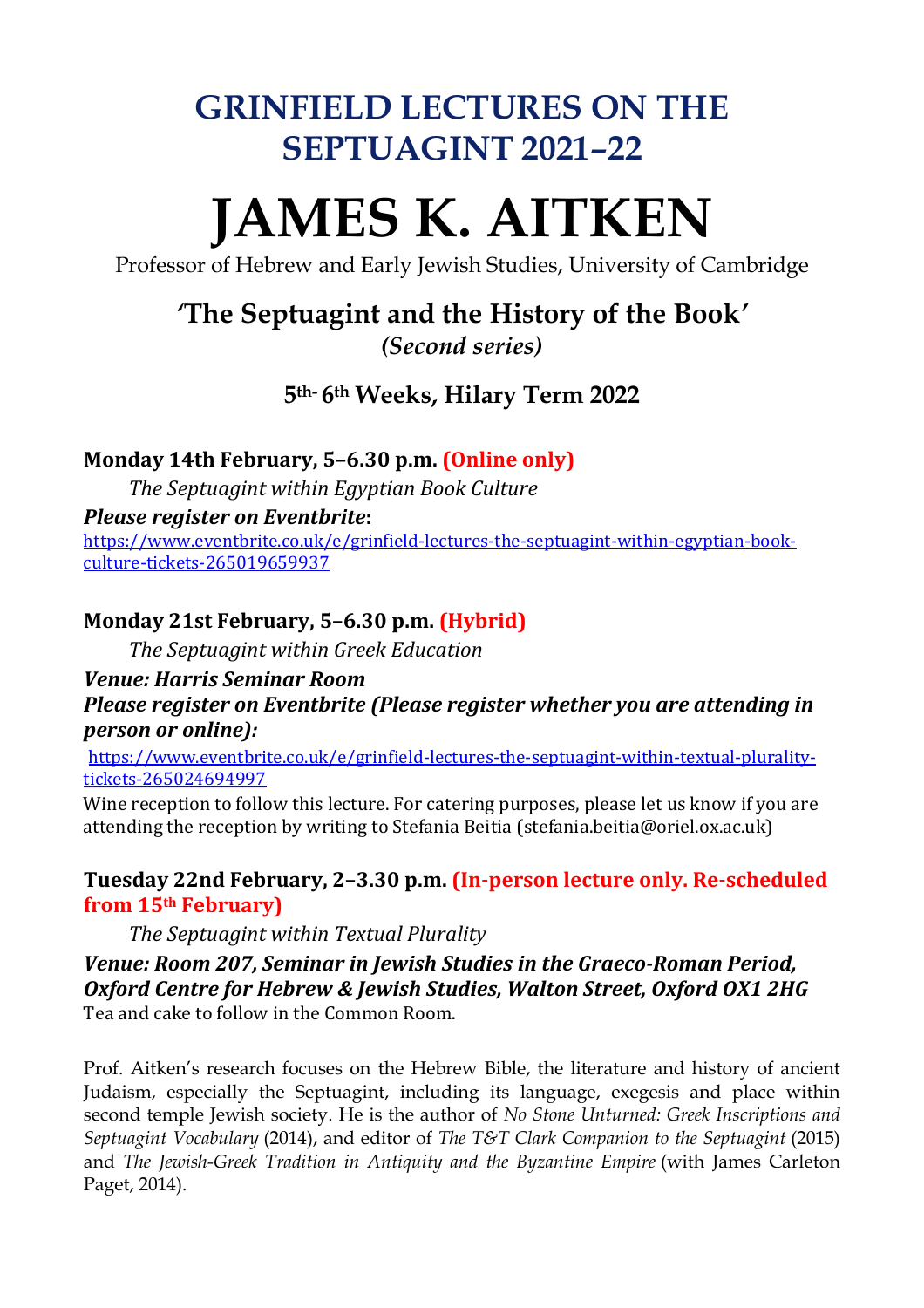## **MODERN JEWISH STUDIES READING GROUP AND WORKSHOP**

This reading group will not run in Hilary Term 2022



## **ISRAEL STUDIES SEMINAR**

This seminar will not run in Hilary Term 2022

## **RECONSIDERING EARLY JEWISH NATIONALIST IDEOLOGIES SEMINAR**

This seminar will not run in Hilary Term 2022



*For the most updated information, please consult our website:*

[www.ochjs.ac.uk](http://www.ochjs.ac.uk/)